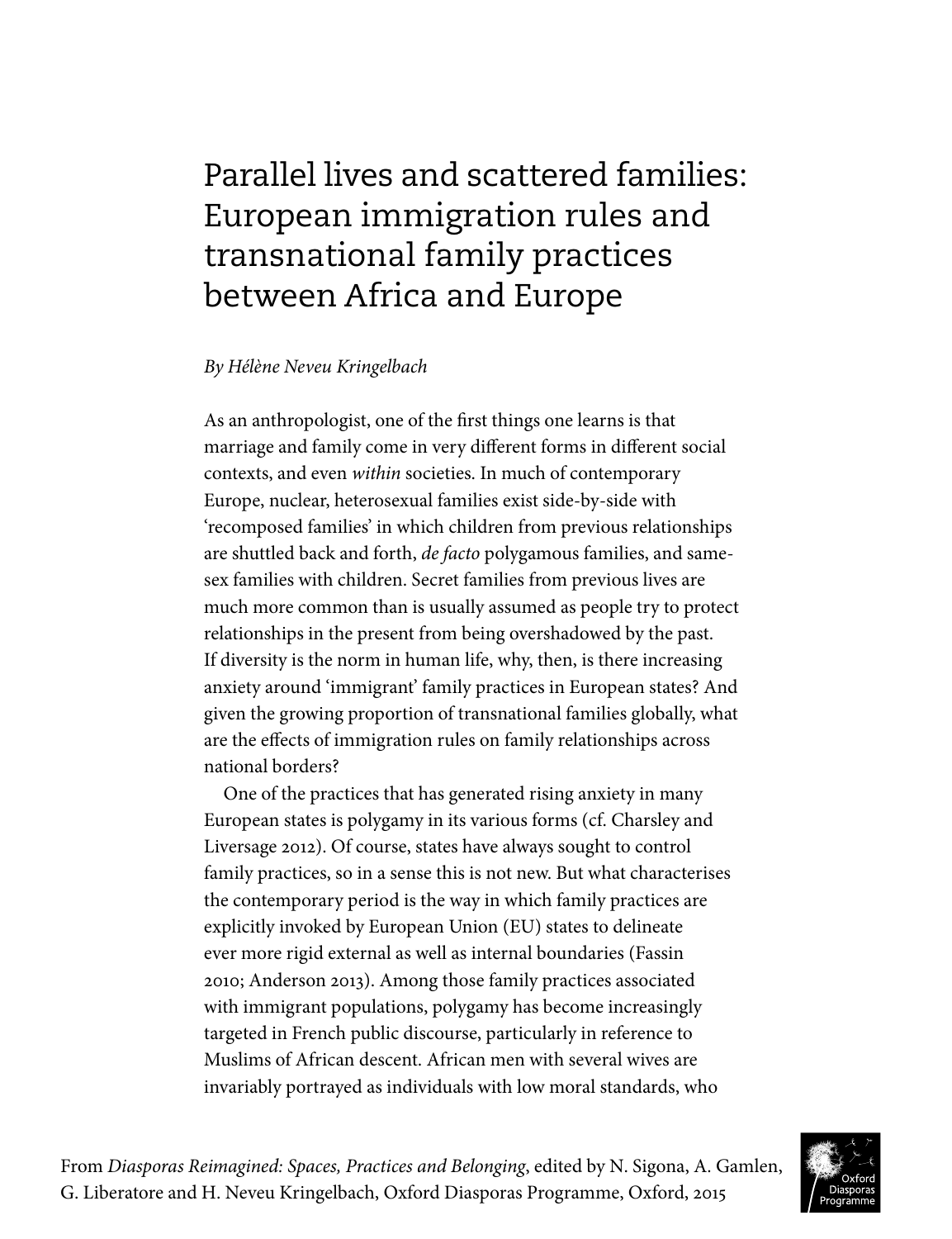are too attached to African traditions to deserve either residency or citizenship. In 2005, several politicians and public intellectuals thus blamed the French riots on the disenchantment produced by immigrant childhoods spent in poor, polygamous households.

Meanwhile, marriage has become one of the few remaining routes enabling non-EU citizens to acquire long-term legal status (Beck-Gernsheim 2011; Wray 2011). Marriage to EU citizens or residents, therefore, has become increasingly treated with suspicion, in the name of the fight against 'marriages of convenience'. In this context, it is essential to understand the role played by immigration rules in transnational family practices. Through my research with transnational families between France, the UK and Senegal,<sup>1</sup> I have found that many Senegalese men found themselves in the paradoxical situation of having to establish a new family in Europe in order to fulfill expectations of care towards their families back home. As Charsley and Liversage (2012: 60) remind us, polygamy encompasses a wide range of practices, 'some of which are new constructions arising from the specific conditions of transnational migration'. Indeed, whereas in some cases 'transnational polygamy' may be seen as a migration strategy, in others it arises as the outcome of the migration process.

#### **Transnational polygamy as an extension of regional practices**

Polygamy has a long history in the Senegambian region, and the practice has come in many different forms. In recent decades, polygamy has played an important role in facilitating translocal migration, with men simultaneously maintaining a household in a rural area of origin and one in a city. In some instances, therefore, the aspiration to have a family in Europe and another in Senegal may be seen as an extension of translocal practices.

This was the case of Amadou, a gifted musician who lived in Dakar with his wife of many years and their children. The international career to which Amadou aspired was often hampered by the difficulty of getting visas, especially given the suspicion of being would-be migrants which touring artists now faced with embassies. Amadou was therefore cultivating relationships with foreign women visitors. His wife did not seem to mind the frenzy of female activity around

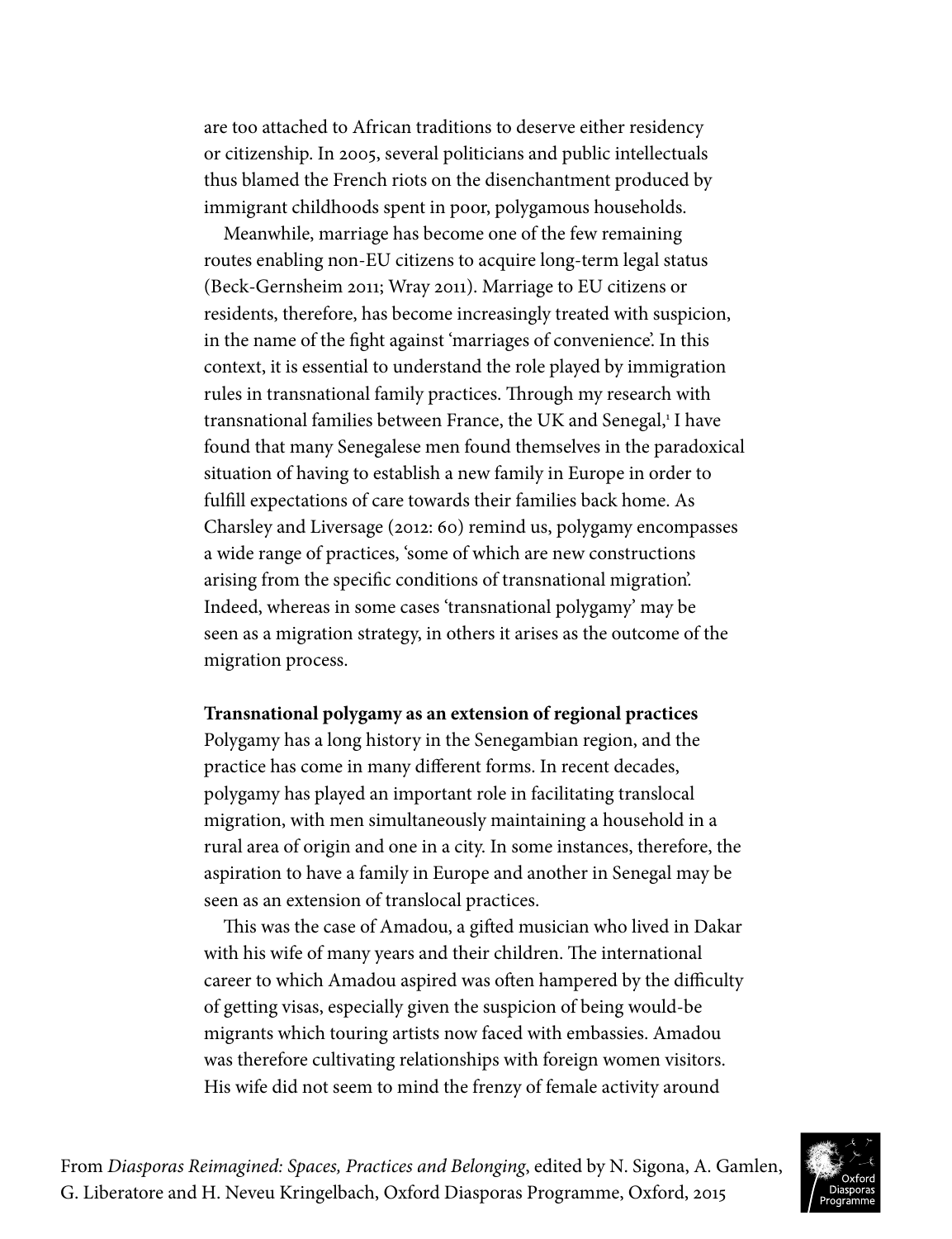her husband. She expected to have a co-wife at some point, and said that a foreign wife living far away was less likely to cause trouble. Amadou eventually met a European woman who was keen for him to settle in her home country and teach at her music school, and they were soon married in Senegal. When I met her, she praised Amadou's first wife, whom she found to be a wonderful person. Amadou eventually moved abroad with her. Since then, Amadou and his new wife have had a child, and having been granted settlement, he is able to travel back home every year.

#### **Parallel families as the outcome of the migration process**

In contrast with Amadou, Djibril, a young Senegalese man who arrived in France in the mid-2000s, had never intended to establish a new family. On the contrary, he expected to work for a year or two, save up and return home to his young wife and child. Djibril travelled with a short-term visa, and simply overstayed. He soon found small jobs, but with the cost of living and debts from the cost of the trip to repay, he was unable to save much. His family discouraged him from returning home empty-handed, for then the sacrifice of his departure would have been in vain. Moreover, there was fear that leaving before acquiring legal status would prevent him from being able to travel back to Europe.

Djibril eventually met a young French woman who soon became pregnant by him. A lawyer assured him that fathering a French child would likely entitle him to temporary settlement. A Muslim wedding was held in Senegal, *in absentia*, a common practice in the region. Djibril was eventually granted legal status on grounds of paternity, but he was now caught in a difficult situation: he had two wives, neither of whom knew about the other. Paradoxically, it was establishing a new family that made it possible for him to travel back to Senegal to visit his first wife and child. He told his Senegalese wife about the French one, but the French wife was not to know about the Senegalese one for Djibril believed (inaccurately) that a European woman would never go along with polygamy. Djibril often felt the strain of having to manage the flow of information about his past life in order to secure his future in France. Having arrived in France with the intention of caring for his wife and other relatives back home before returning to a monogamous

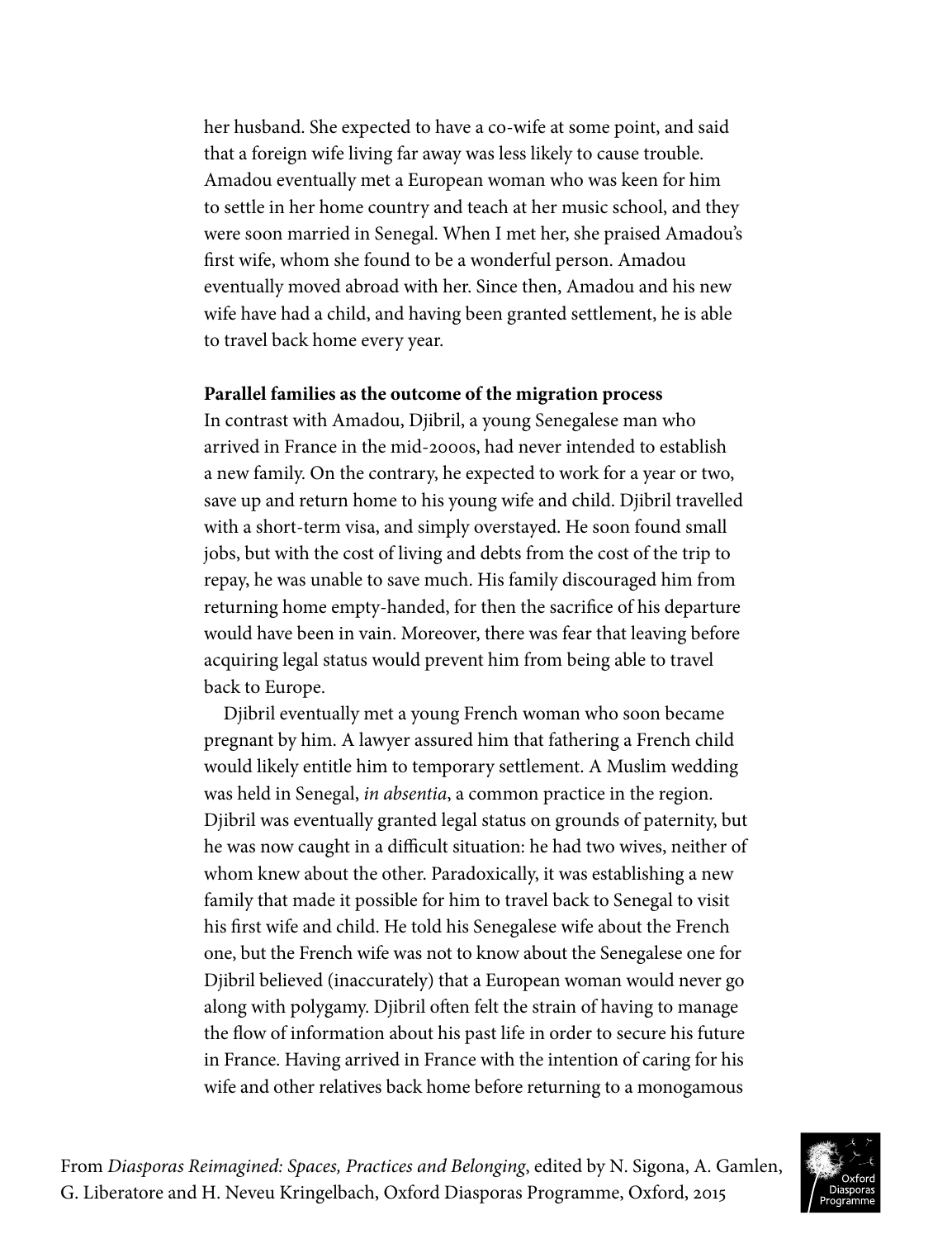marriage, he also felt trapped in a situation in which either choice would mean leaving loved ones behind. Djibril's case exemplifies the many situations in which polygamy is the result of a protracted period of irregularity, with little hope of acquiring a dignified life as someone able to care for his family back home. It also illustrates the mutual constitution of immigration rules and marriage practices.

#### **The paradoxes of transnational polygyny**

The contemporary period is marked by the increasingly transnational character of families. Social reproduction is therefore highly contingent on cross-border mobility. Migrants from African countries to Europe are often caught up between three forces in tension with each other: the moral economy of kinship back home, ideas about love and nuclear family in their new households, and European states' intent on controlling marriage migration and family reunification by imposing rigid standards for what constitutes appropriate forms of love, intimacy, and family. In this confrontation, however, power lies squarely with states. New family arrangements and immigration rules are mutually constituted, but this mutual constitution is by no means a politically neutral process since destination states have the legal power to decide which family practices will be regarded as acceptable. Increasingly, sovereignty involves the simultaneous capacity to control human mobility and to impose specific family values and arrangements.

Transnational polygyny involving Senegalese men having a wife in Europe and another in Senegal appear in some cases as extensions of older practices. In other cases, however, it is the outcome of migration trajectories in an increasingly restrictive context. While these patterns seem to support current European discourses about African men trying to cheat the system to obtain visas, it is far too simplistic to criminalise those trajectories. Firstly, they may be explained by the absence of alternatives for regular migration. Secondly, marriage aspirations and ideas of love in Africa as elsewhere are almost always linked to hopes of social and geographic mobility. It does not make sense, therefore, to assume that these men do not care for their European families. There is often a strong emotional attachment to the new family abroad, especially when children are born. Men end up being caught up between two families among whom they must

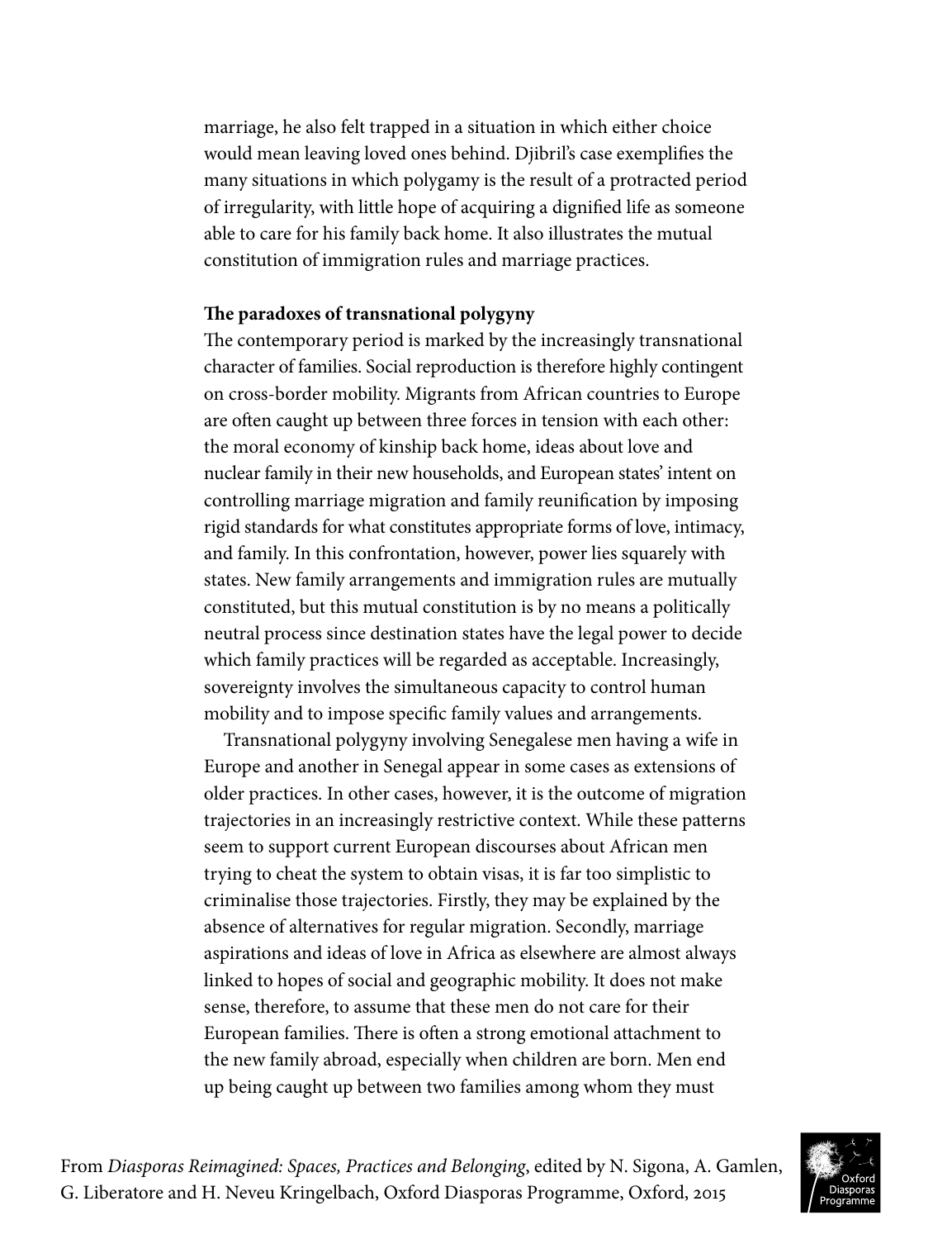share their resources, which inevitably leads to tensions. This is especially the case when they remain dependent on their European spouse to renew their initial residence permit. These competing demands put tremendous strain on the migrants, which is intensified by European social climates increasingly hostile to Muslim men. In the Senegalese context however, where polygyny has come to be associated with translocal migration, having a spouse and children in two places makes sense in moral terms. French public discourse condemns polygamy as immoral and incompatible with human rights, but French immigration laws actually reinforce the practice by pushing individuals into marriage if they want to stay. Ultimately, one may ask what the consequences will be for social cohesion in European nations when significant numbers of migrants, themselves often future citizens, are pushed into practices for which they end up being stigmatised.  $\square$ 

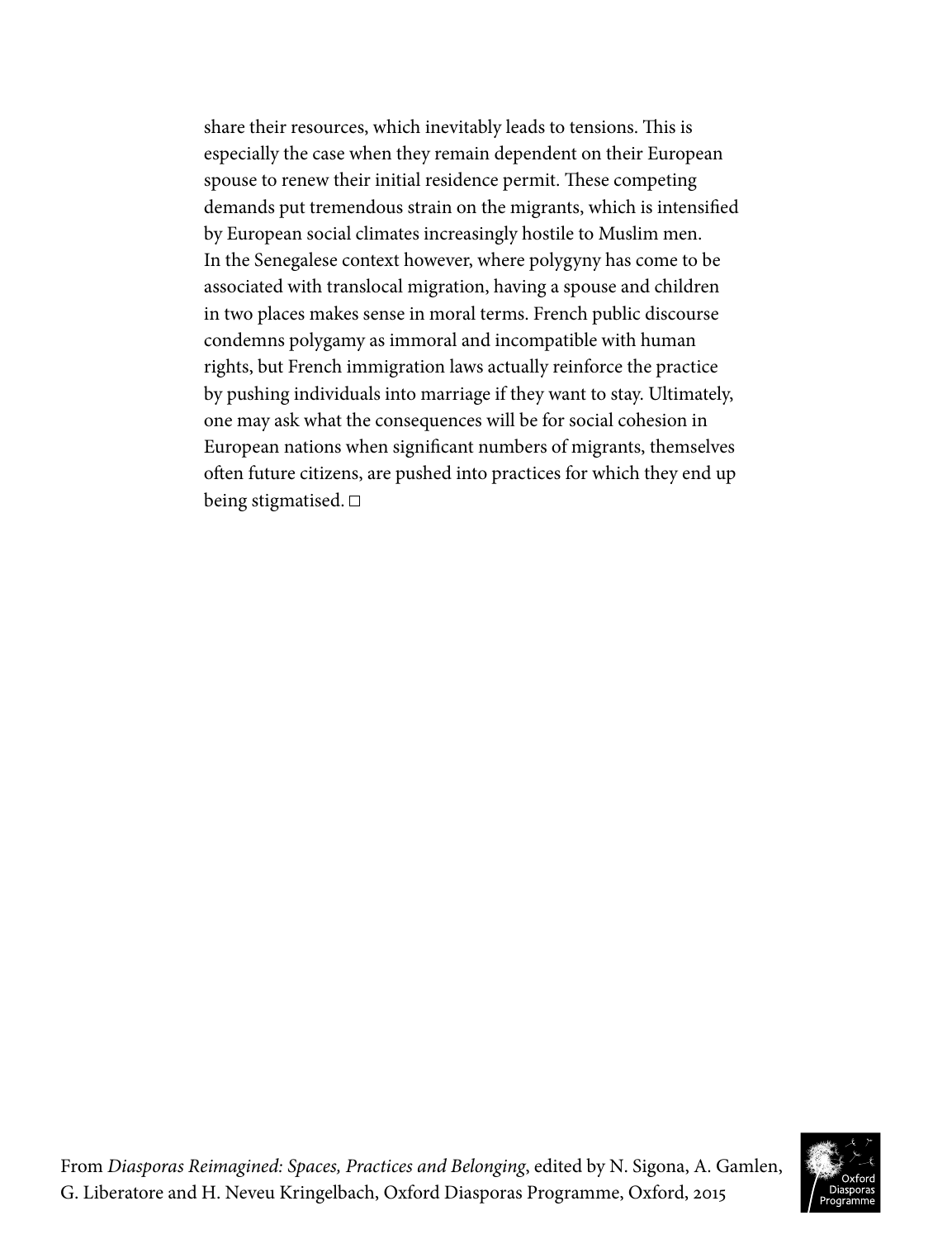# Endnotes

1. This contribution draws on an Oxford Diaspora Programme project entitled 'Multinational families, creolized practices and new identities: Euro-Senegalese cases'.